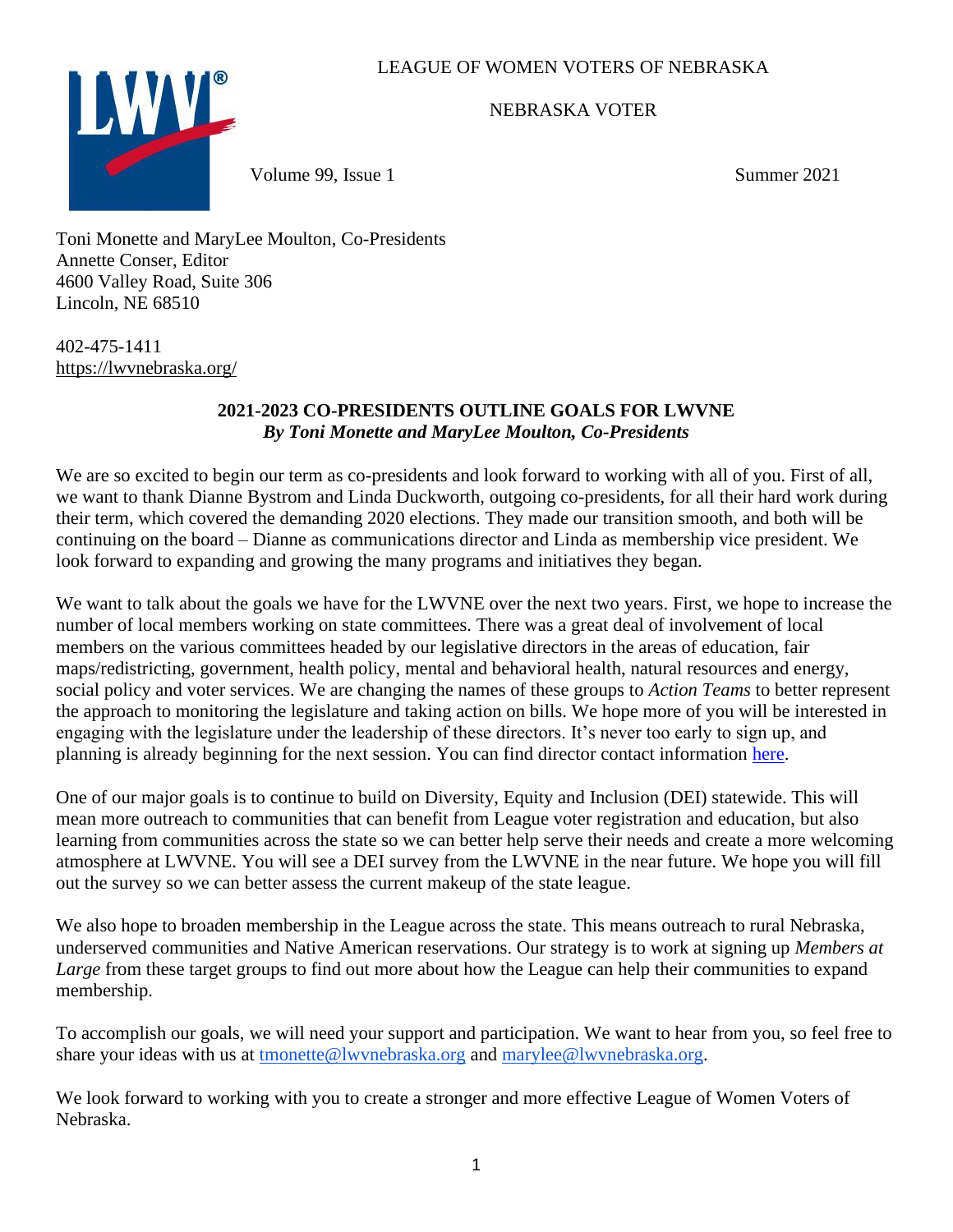# **LWVNE, LOCAL LEAGUES CELEBRATE JUNETEENTH** *Register Now for June 15 Lunch Program*



Juneteenth, commemorated on June 19 annually, marks the official moment in time when Union soldiers arrived in Galveston, Texas, on June 19, 1865, and the state's residents finally learned that slavery had been abolished. This "emancipation" notice came two years after President Lincoln signed the Emancipation Proclamation.

This year, the League of Women Voters of Nebraska in collaboration with the League of Women Voters Greater Omaha will host a virtual "Listen and Learn" session titled, *"The History of Juneteenth: Are We What Freedom Looks Like?"* on June 15 from noon to 1:30 p.m. The event will highlight the history of Juneteenth, how it is commemorated in today's climate and its significance to participating in civic engagement more broadly. The presentation will be given by Dr.

Cynthia Robinson, chair of Black Studies at the University of Nebraska-Omaha.

Registration for the June 15 program is available at this [link.](https://zoom.us/meeting/register/tJYkd-quqzorH9FEtTcFWixPRfoRKZSy0Zy4)

In addition to this educationally enlightening discussion, local Leagues across the state will provide voter registration and other educational materials at various community events including a Juneteenth Celebration at the Malcolm X Memorial Center in Omaha.

"Overall, we hope that the League's participation in celebrating Juneteenth will provide traction and a renewed effort to make Juneteenth a holiday in the state via the Legislature and that it will empower communities of color to be involved in civic engagement efforts and policy initiatives that prioritize freedom to participate in democracy for everyone," said Toni Monette, LWVNE co-president.

# **LWVNE Board Meeting: Saturday, July 10 10 a.m. to 1 p.m., Virtual Via Zoom**

**\_\_\_\_\_\_\_\_\_\_\_\_\_\_\_\_\_\_\_\_\_\_\_\_\_\_\_\_\_\_\_\_\_\_\_\_\_\_\_\_\_\_\_\_\_\_\_\_\_\_\_\_\_\_\_\_\_\_**

#### **ACTION REPORT** *By Sherry Miller, Vice President for Action*

On the last day of this year's legislative session, the senators adopted LR 134, which lays out the guidelines for the 2021 redistricting process.

The redistricting process occurs every 10 years following the federal Census and is based upon changing population data. The decisions made will shape congressional and legislative districts for the next 10 years and can have a significant impact on the political makeup of those districts and subsequent representation. District boundaries are supposed to be drawn in a way that does not favor any political party, but this does not stop actors on all sides from trying to use the process to their advantage – so the details around redistricting can be understandably contentious. Expect lots of heated debate on this next year.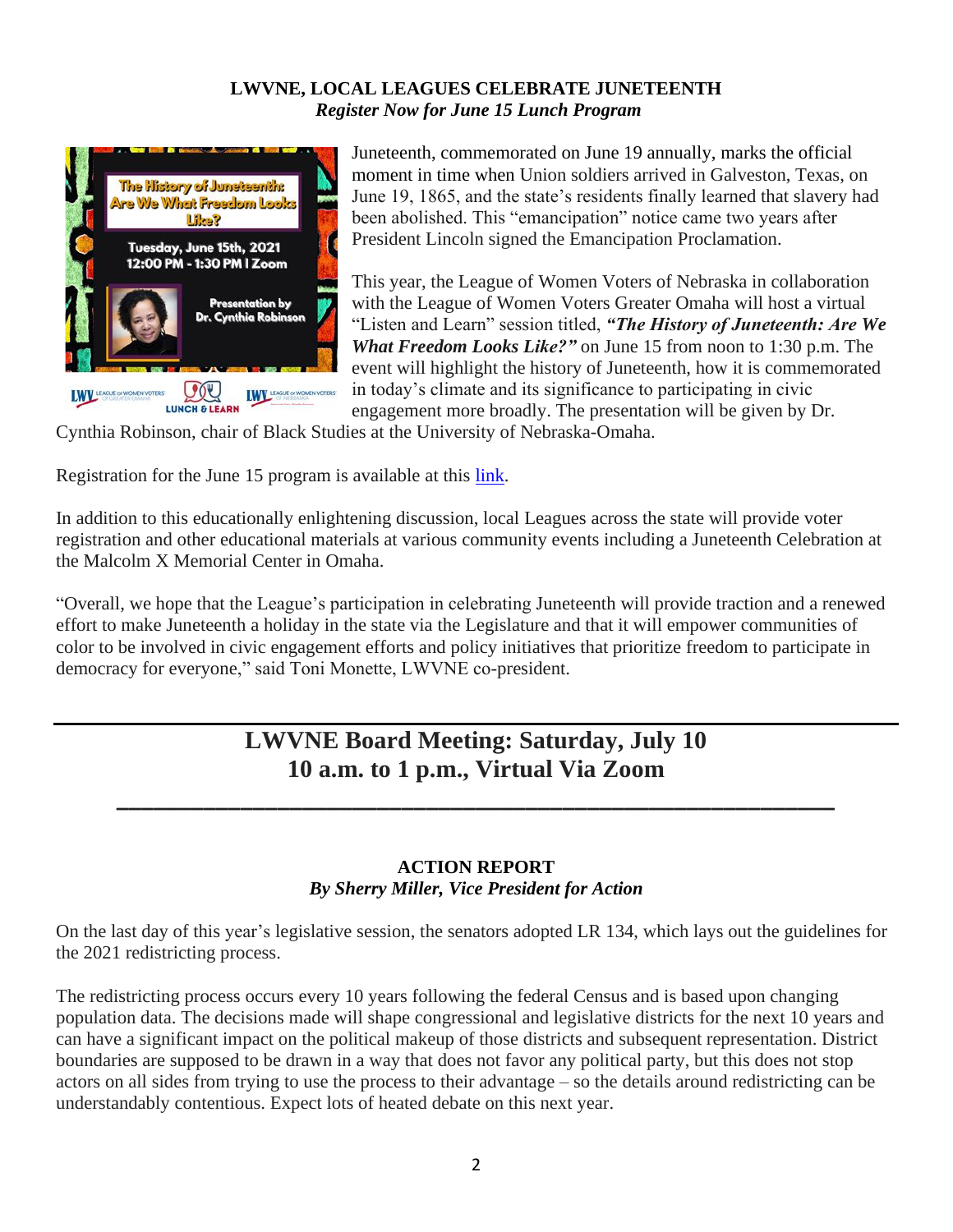Because of the delay caused by COVID in gathering U.S. Census data, final figures will not be available until late August, at which time the Legislature's Redistricting Committee will meet to begin initial plans. The full body will reconvene sometime in September to advance the plans. As details emerge, they will be shared with League members.

Many resolutions for interim studies/hearings were introduced. Below are several that should interest League members, based on our positions. I encourage you to read through this list and be prepared to follow the hearings as they are scheduled. I will try to alert Leaguers prior to each hearing.

|               |                          | <b>INTERIM STUDIES</b>                |                                                                                                                                                                                             |
|---------------|--------------------------|---------------------------------------|---------------------------------------------------------------------------------------------------------------------------------------------------------------------------------------------|
| LR 23         | Erdman                   | <b>Natural Resources</b>              | Examine progress of NRDs in<br>fulfilling originally intended purpose                                                                                                                       |
| LR 69         | Wayne                    | <b>Urban Affairs</b>                  | Reports and public input regarding<br>housing density and missing middle housing                                                                                                            |
| LR 124/126    | Wayne                    | <b>Urban Affairs</b>                  | Examine issues regarding designation of<br>blighted areas and extremely blighted areas under<br><b>Community Development Law</b>                                                            |
| LR 129        | Wishart                  | Judiciary                             | Review staffing at Department of Correctional<br>Services                                                                                                                                   |
| LR 131        | Hansen, M.               | <b>Urban Affairs</b>                  | Examine lack of affordable housing                                                                                                                                                          |
| LR 141        | DeBoer                   | <b>Executive Board</b>                | Create a select interim committee of Legislature<br>known as School Finance Study Committee                                                                                                 |
| LR 143        | Stinner                  | Health & Human Services               | Examine mental and behavioral health needs of<br>Nebraskans, assess shortage of providers and<br>determine what is needed to ensure adequate<br>services                                    |
| LR 152        | <b>Bostelman</b>         | <b>Natural Resources</b>              | Evaluate need for laws to allow Department of<br>Energy and Environment to respond to emergency<br>situations regarding pesticide-treated seed or grain                                     |
| LR 156        | Pansing Brooks Judiciary |                                       | Examine mental health and addiction issues within<br>Nebraska criminal justice system                                                                                                       |
| LR 171        | McKinney                 | Government                            | Examine rights, roles and responsibilities of<br>election officials, and relevant court and corrections<br>personnel in carrying out state law regarding voting<br>rights for former felons |
| <b>LR 188</b> |                          | Cavanaugh, J. Natural Resources       | Examine issues regarding adopting reward-based<br>conservation programs (30x30 implications?)                                                                                               |
| LR 193        | DeBoer                   | Transportation<br>&Telecommunications | Examine broadband mapping and speed testing<br>in Nebraska                                                                                                                                  |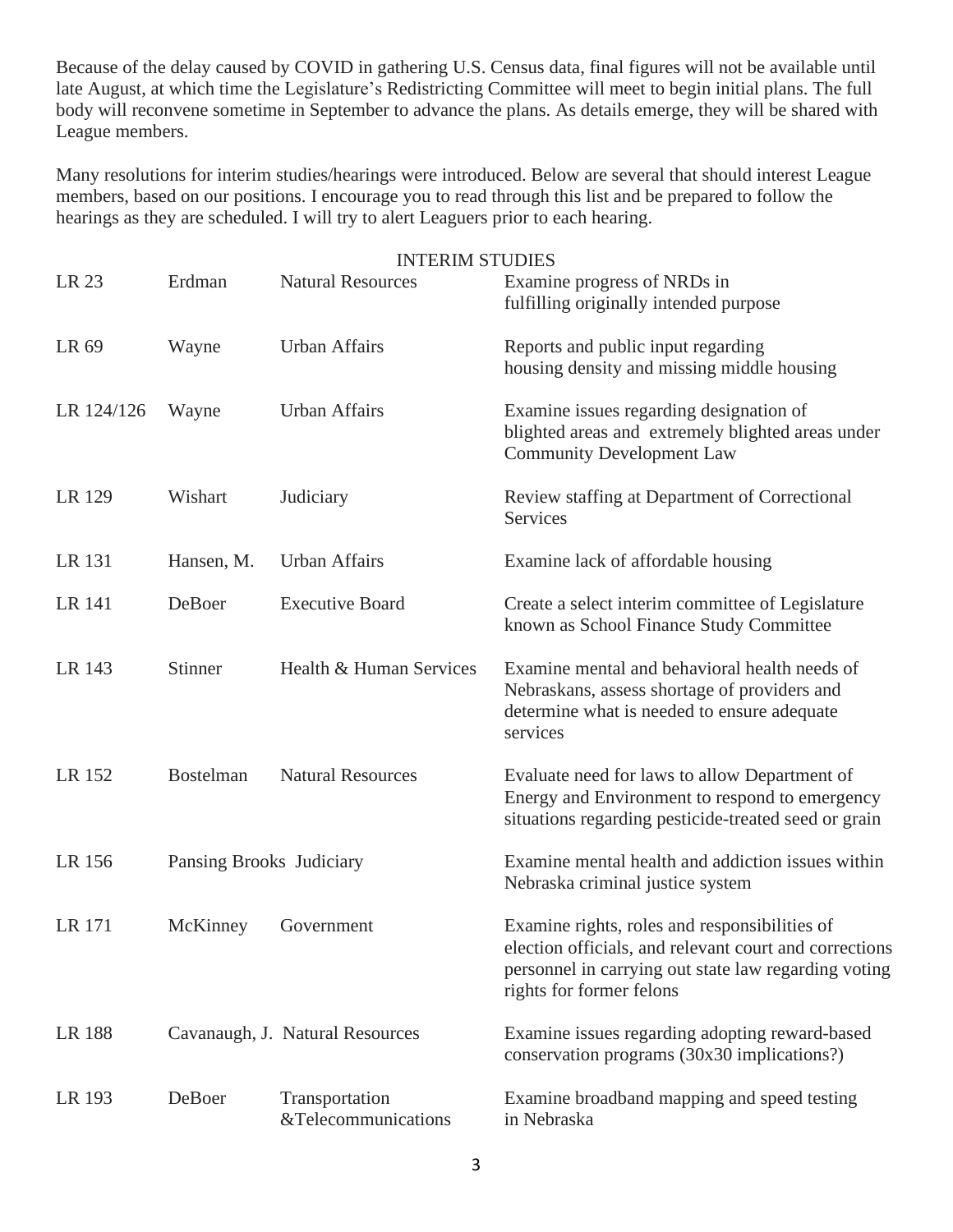| LR 194 | DeBoer   | Judiciary               | Examine methods of ending domestic and sexual<br>violence in Nebraska                      |
|--------|----------|-------------------------|--------------------------------------------------------------------------------------------|
| LR 203 | Flood    | Health & Human Services | Medicaid expansion & behavioral health                                                     |
| LR 210 | McKinney | Appropriations          | Examine poverty and incarceration and<br>appropriations to reduce both                     |
| LR 213 | Day      | Education               | Examine mental and behavioral health needs of<br>students and role of school psychologists |

## **HIGHLIGHTS\* FROM THE 8TH LWVNE ANNUAL MEETING** *Held Virtually on April 24, 2021*

LWVNE Co-President Dianne Bystrom noted that being a co-president during the celebrations of the 100th Anniversaries of the 19th Amendment and of the establishment of the League of Women Voters had been a privilege. Major accomplishments during the 2019–2021 term of office that she shared with Co-President Linda Duckworth included the establishment of the Communications Committee with the new website and the use of MailChimp for communication with members. She also commented on increased fundraising efforts and grants that supported LWVNE programming, especially our DEI (Diversity, Equity, and Inclusion) activities, Get Out the Vote work and Centennial Celebration events.

LWVNE Treasurer Lynne Elwood cited eight grants as sources of income to the LWVNE and noted that the LWVNE had awarded two grants to local Leagues this fiscal year.

Vice President of Action Sherry Miller acknowledged the important work of the LWVNE directors and their committees. More than 60 letters of written testimony in either support for or opposition to bills were sent during the 2021 Unicameral session. Natural Resources and Energy Co-Directors Megan York Lyons and Janelle Stevenson alerted members to the environmental catastrophe at the AltEn ethanol plant and surrounding area in Mead, NE, which is an issue of particular concern.

The bylaws were amended to change the title of local League liaison to local League representative in reference to members who are selected to serve on the LWVNE board by their local League. Two other amendments specify that members or local Leagues may take action in the name of the LWVNE only after receiving requested authorization to do so by the LWVNE president or their designee.

Members unanimously adopted the 2021–2022 Program with updated content to the Energy and Mental and Behavioral Health positions to more closely align with the LWVUS positions. A new study, Soil Health in Nebraska, was adopted, and members also voted to continue the Money in Politics and Reimagining Public Safety studies.

The 2021–2023 Board of Directors, led by Toni Monette and MaryLee Moulton as co-presidents, was elected and installed. The board listing appears at the end of this Nebraska Voter.

Celina Stewart, LWVUS chief counsel and senior director of advocacy and litigation, spoke on "Protecting the Vote and Expanding Access: Advocacy, Litigation, and Redistricting." Her talk focused on the LWV in the 2020 election; the response to election 2020; federal and state advocacy; and LWVUS' People Powered Fair Maps, which addresses redistricting.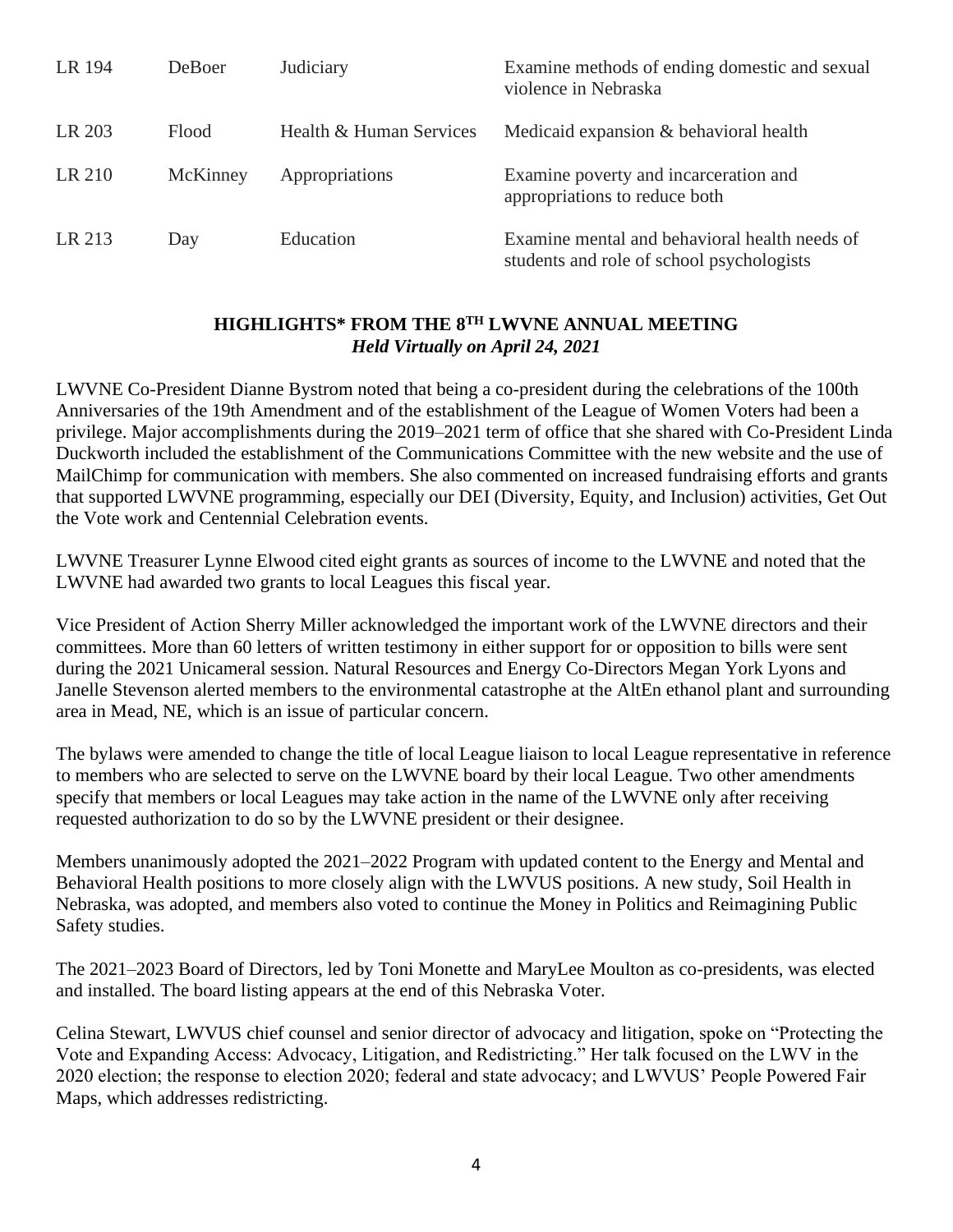Marilyn Bechtel, secretary of the League of Women Voters of Seward County, invited the membership to the Ninth Annual Meeting of the League of Women Voters of Nebraska to be held in person in Seward in 2022. The exact date will be determined.

\**Based on the minutes from the meeting provided by Mary Ann Sturek, LWVNE Secretary*

# **COMMITTEE DEVELOPS REDISTRICTING PRESENTATION** *By Sheri St. Clair, Chair, LWVNE Fair Maps Committee*

The LWVNE's Redistricting Working Committee has prepared a presentation on redistricting 2021 with a focus on Nebraska titled *Meant to Represent*. The purpose of the presentation is to motivate people to take action on community redistricting. We have the opportunity now to impact the next 10 years.

The program is in two parts: informational and interactive. Part 1 is a 40-minute presentation in which LWVNE speakers provide an overview of redistricting, how the process occurs in Nebraska, and how to get involved to ensure fair maps, and hence, fair representation. Topics include the Census, apportionment, redistricting, gerrymandering, precincts, voting districts, communities of interest, and relevant Nebraska-specific data and maps.

Part 2 is optional but fun: a 15-minute interactive community map drawing activity using [DistrictR software.](https://districtr.org/) This activity allows participants to see how lawmakers use data to inform where they set voting district boundaries. Participants draw their own community; defining communities of interest; and citing such landmarks as parks, schools, restaurants, and businesses.

We can provide either completely prerecorded videos for both parts, a hybrid of Part 1 recorded and Part 2 live, or both parts live. This presentation can be tailored for neighborhood gatherings, community organizations, civic groups, libraries or schools.

To request additional information, email [info@lwvneberaska.org.](mailto:info@lwvneberaska.org)



We would love to work with Members at Large and local Leagues to bring this presentation to your area. The Fair Maps team includes Sheri St. Clair, Rachel Gibson, Carol Dennison, Sara Lee and Lynn Perry.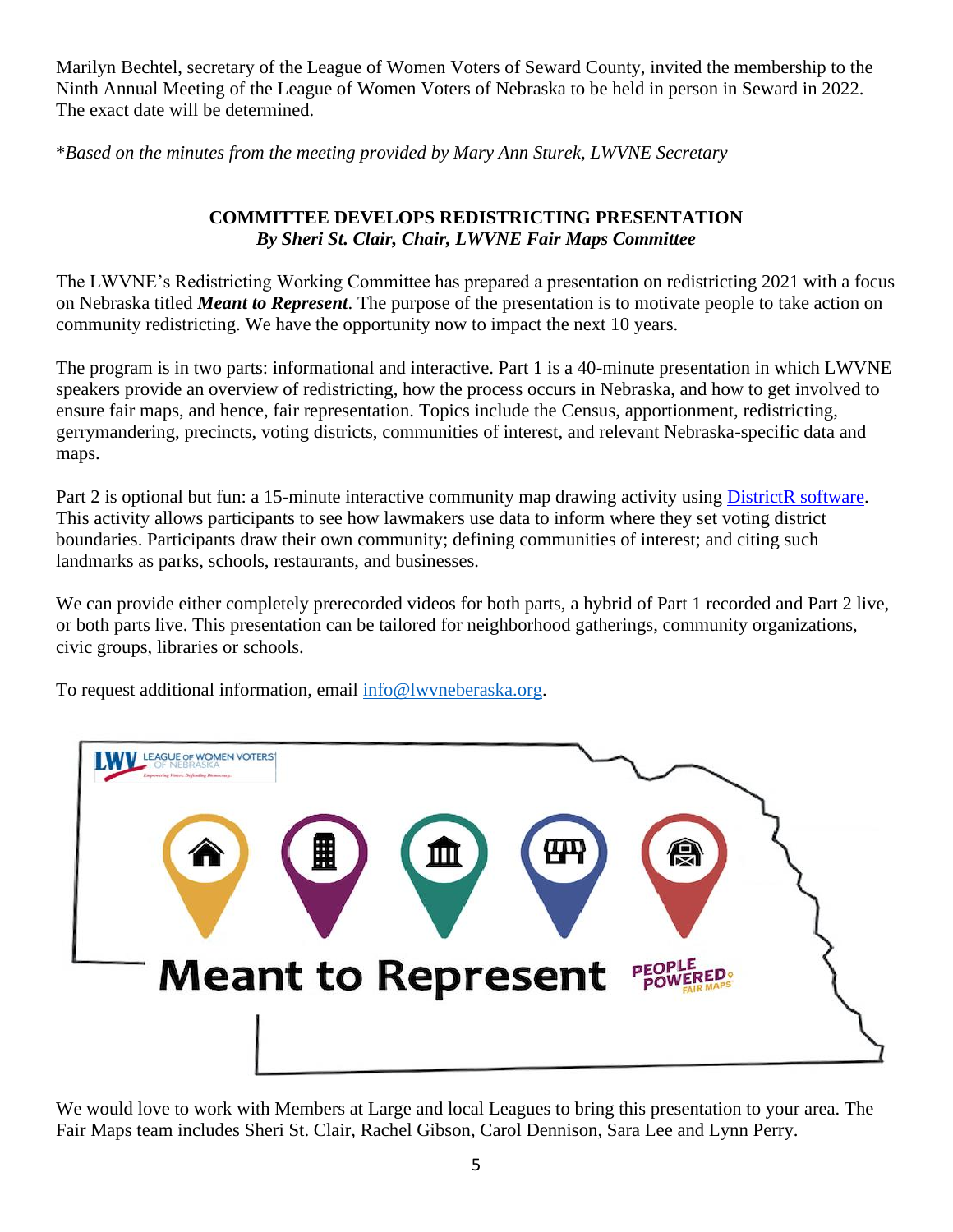We have offered the program to government teachers within Omaha Public Schools as well as social studies teachers through the Nebraska Department of Education's social studies statewide newsletter. Invitations are being extended to Omaha Together One Community, the Interdenominational Ministerial Alliance, and several neighborhood and advocacy groups and libraries statewide.

St. Clair testified in support of LR 134, a resolution that will set guidelines for the redistricting process beyond those specified in the Rules of the Legislature. This resolution was introduced following the failure of LB 107, the Redistricting Bill, to advance from the Government Committee. This resolution was subsequently amended (AM 1472) to include text that will "preserve communities of interest and allow for the preservation of the cores of prior districts." (NOTE: The original phrase was "preserve communities of interest and preserve the cores of prior districts.")

The Nebraska State Legislature's [Redistricting Committee](http://news.legislature.ne.gov/red/) was urged by several groups to conduct the process in as transparent a way as possible to ensure public trust. Members of the committee are state senators Lou Ann Linehan, chair; Carol Blood, Tom Briese, Tom Brewer, Suzanne Geist, Steve Lathrop, John Lowe, Adam Morfeld and Justin Wayne.

## **MEMBER SPOTLIGHT: ELLEN BECK SERVES LOCAL, STATE LEAGUES** *By Dianne Bystrom, Communications Director*



Shortly after moving to Seward in 2008, Ellen Beck joined the local League of Women Voters as an opportunity to serve the community while not conflicting with her career in journalism.

"I was looking for a way to contribute to the Seward community, and the larger state community, that did not conflict with journalism," she said. "Journalism often is called the Fourth Estate because of its watchdog function in democracy and in reference to its relationship to the three branches of government – legislative, executive, and judicial. The

League's mission to educate voters and its nonpartisan structure to fit within that framework," said Beck, who has been a professional journalist for more than 40 years.

"Presenting both sides of an issue and letting people decide is important to me; it's what I've done professionally for more than four decades. I have known for years that voting and voting rights are foundational to democracy, so it is a big issue for me," she said.

Beck began her career in journalism in 1979 working freelance for the *Milwaukee Journal* covering the state Capitol while in college at the University of Wisconsin-Madison. She has worked in newspaper, radio, wire service, and online media throughout the years and, for a time, had her own company, Capital Health Care News, with a colleague in Washington, DC.

"I worked the longest in wire service, at United Press International in Pierre, SD; Milwaukee; Chicago; Miami; and Washington, DC, where I was a senior editor and covered federal agencies and the White House, mostly in the area of health care," Beck said. "As we transitioned to Seward, where my husband was going to teach and finish a Ph.D., I began working for SmartBrief Inc. in Washington, DC, where I am now a health care editor."

After moving to Seward and joining the League in 2008, she quickly became involved in its leadership. Beck was elected president of the League of Women Voters of Seward County in 2009 and served in that capacity through April 2021. She also has chaired the League of Women Voters of Nebraska's Budget-Finance and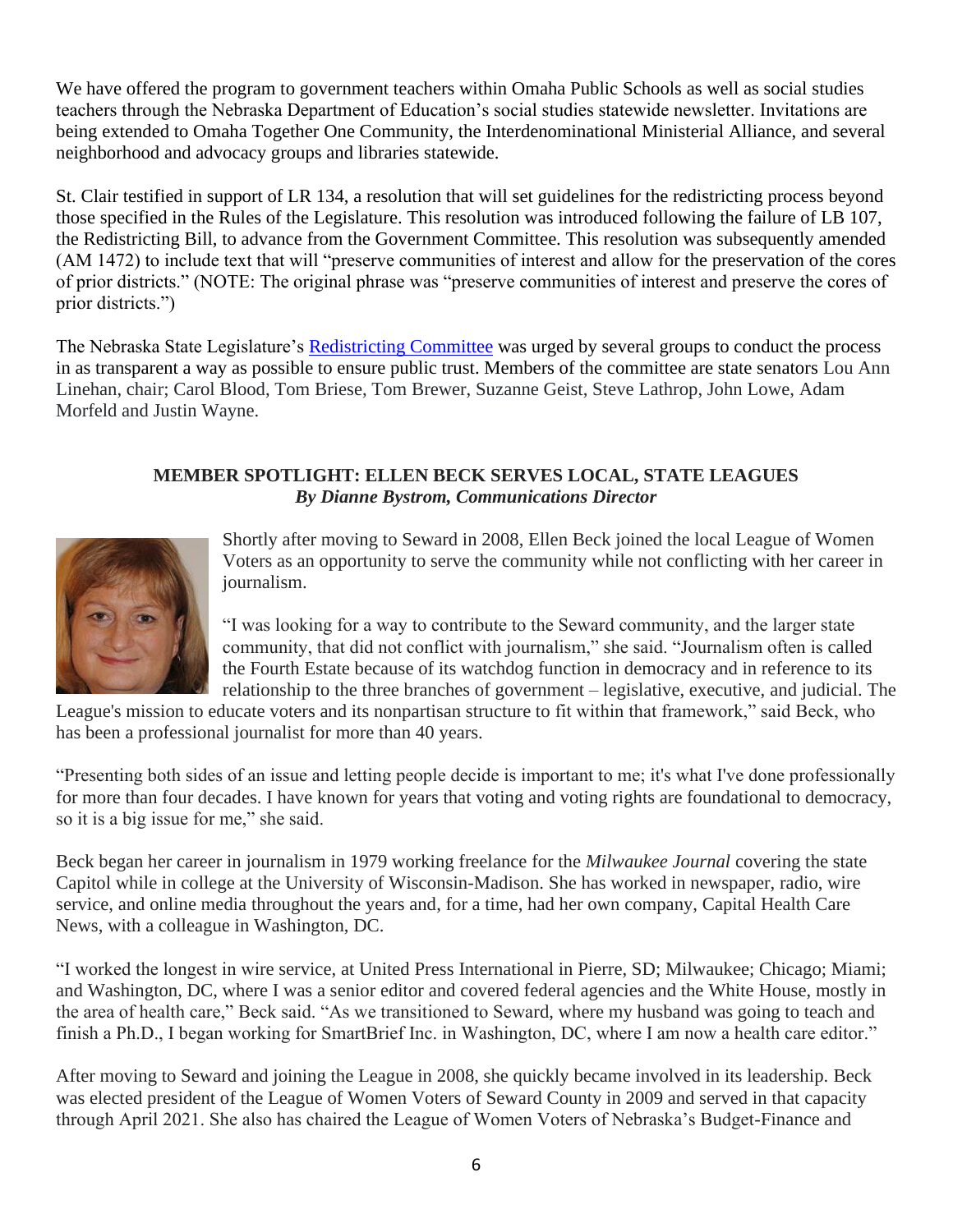Endowment committees and served on the Education Fund Committee. Beck was the liaison to the LWVNE state board for the Seward League.

Beck said she is "proud of the accomplishments of the Seward League and that has to be shared with all of its members. Seward is a small League but it gets a lot done" – leading LWVNE member Peggy Adair to refer to the local League as "Mighty Seward." The Seward LWV sponsors a "hugely successful" Candidates Night event during election cycles (now on Zoom as well as in person), Beck said, and has "tackled important issues, such as the Keystone pipeline."

The Seward LWV also holds voter registration and informational events. As a nonprofit member of the Seward County Chamber and Development Partnership, it participates in community events, such as contributing to new Christmas decorations for the downtown business area. The Seward LWV also sponsors the Priscilla Lawin Memorial Scholarship that is awarded each year to a graduating high school senior to put toward college expenses.

Beck chose not to run again for Seward LWV president in 2021. "I look forward to the new ideas and inspiration that newly elected Seward LWV president Emily Hemphill will bring to the job," she said.

"I will have more time to spend on League projects, such as the forums we are planning on the First Amendment and Journalism," Beck added. "Now, more than ever, when democracy and voting rights are under attack, the League has a critical role to play in ensuring truth is known and accepted, that everyone is able to exercise their right to vote without fear or intimidation, and that people have a better understanding of the important issues of our time."

# **LWVNE PLANS WEBINARS ON MEDIA LITERACY, JOURNALISM PROFESSION**

The League of Women Voters of Nebraska will present two virtual webinars related to journalism and the importance of the First Amendment in November 2021.

The first webinar, scheduled for Nov. 4, will focus on media literacy – how to determine if news is credible, how to improve the relationship between the press and the public, and the importance of First Amendment. The second webinar, scheduled for Nov. 11, will feature journalists from Nebraska and in Nebraska working at national and state media outlets. They will talk about their careers and important issues in the profession.

Both webinars will be free and open to the public. The Nov. 11 webinar is especially aimed toward high school and college students. The time for both webinars will be determined as the LWVNE Defending Journalism and the First Amendment Action Team continues to meet to plan the events. Participants in each program as well as the timeframes will be announced this summer.

The Defending Journalism and the First Amendment Action Team was created by the LWVNE in response to directions to the board made at the 2019 and 2020 LWVNE annual meetings. LWVNE members were concerned about attacks on the media as well as misinformation/ disinformation campaigns. The webinars will be designed to educate the public on the role of a free press as well as how to best evaluate information presented through traditional and social media channels.

Members of the action team are Sherry Miller, chair; Ellen Beck; Dianne Bystrom; Aimée Folker; Tony Herman of the *Hastings Tribune*; and Mary Ann Sturek. For more information, contact [communications@lwvnebraska.org.](mailto:communications@lwvnebraska.org)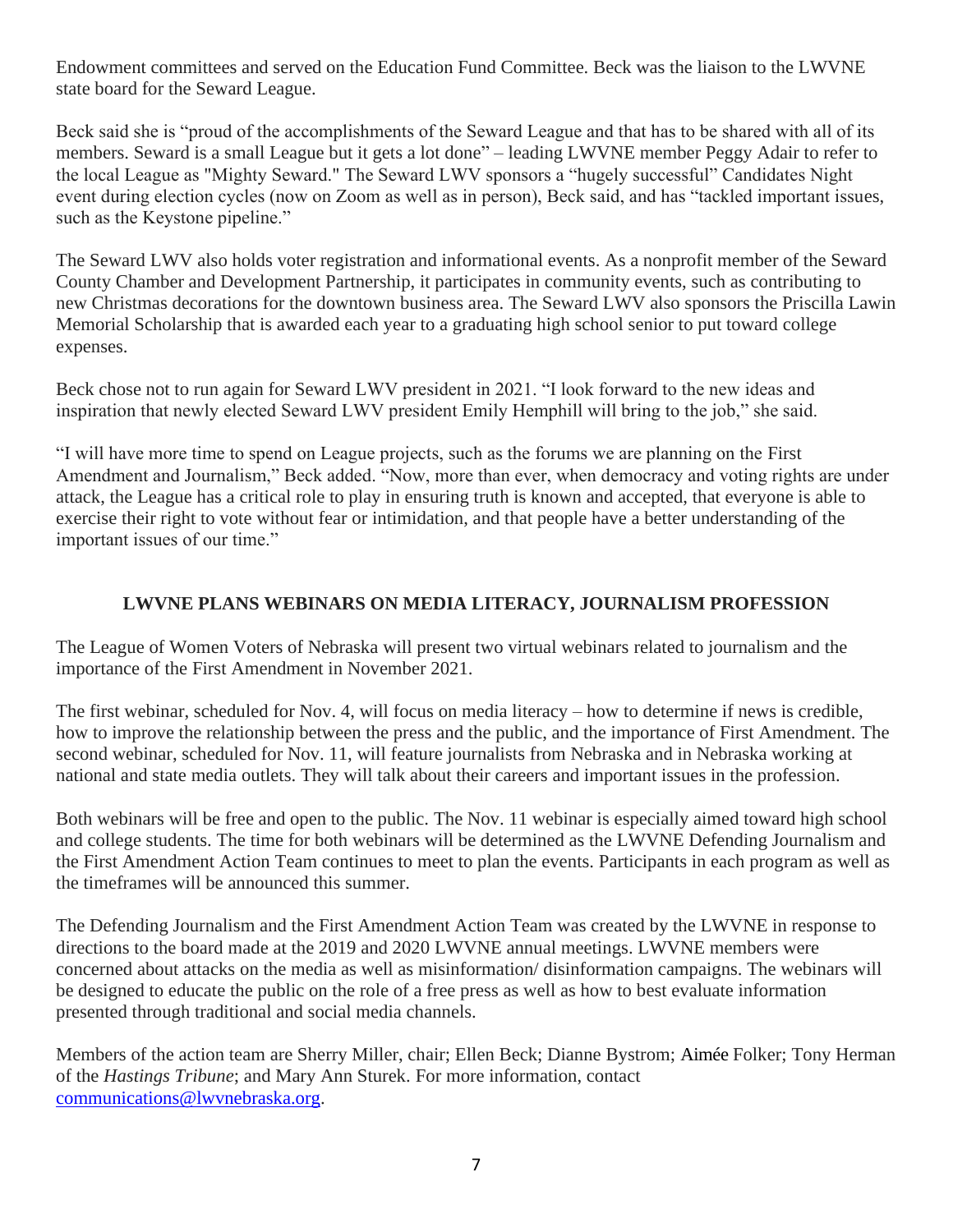## **NATURAL RESOURCES AND ENERGY REPORT** *By Janelle Stevenson and Megan Lyons, Co-Directors*

Thank you for all of your efforts during our recent state legislative session. There is much more to do, but we have some win-win moments to take pride in and celebrate.

On July 1, we invite you to join us for a **panel discussion on climate change and racial justice** with Lincoln leaders and 17 bicyclists who will ride 3,737 miles cross country to support sustainable climate solutions. Nebraskans for Peace, Sustain UNL, Nebraska Interfaith Power & Light, the Nebraska Sierra Club and the LWVNE are co-sponsoring the event. Anyone is invited to attend this conversation outside of the First Mennonite Church of Lincoln at 7:30 p.m. on July 1.

Updates on **AltEn Ethanol:** Legislative Resolution 159 requested the Executive Board to appoint an "AltEn LLC, Ethanol Plant Special Investigative and Oversight Committee." [LB 507,](https://click.everyaction.com/k/30261948/288993005/1330448448?DocumentID=44424&nvep=ew0KICAiVGVuYW50VXJpIjogIm5ncHZhbjovL3Zhbi9BVi9BVkVBLzEvNTc5MjUiLA0KICAiRGlzdHJpYnV0aW9uVW5pcXVlSWQiOiAiNDg4NmJmOGEtNTFjNS1lYjExLWE3YWQtNTAxYWM1N2I4ZmE3IiwNCiAgIkVtYWlsQWRkcmVzcyI6ICJqc3RldmVuc29uQGx3dm5lYnJhc2thLm9yZyINCn0%3D&hmac=BbAPVYH17ojAEkEHFZzn8_8F5N4bePx97YrHaq1PISI=&emci=72249f74-3fc5-eb11-a7ad-501ac57b8fa7&emdi=4886bf8a-51c5-eb11-a7ad-501ac57b8fa7&ceid=4429346) a bill to ban the use of treated seed corn in ethanol production in the wake of the disaster in Mead, passed unanimously. Stay tuned for media updates on remediation, health impacts and public town hall events.

Our Natural Resources Committee – consisting of Jeanne Miller, Claudia Stevenson, Megan Lyons and Janelle Stevenson – plans to prepare educational opportunities for members to learn more about **soil health over the next year**. We want to provide a basic overview of the current state of soil health in Nebraska and resources for citizens' use at local levels. We are developing a position as a basis for testimony at local and state government levels. LR 5, a resolution to recommend the findings of the Healthy Soils Task Force to the Nebraska Legislature, passed without opposition.

Another legislative win is [LB 396,](https://click.everyaction.com/k/30261945/288993002/1330448448?DocumentID=44091&nvep=ew0KICAiVGVuYW50VXJpIjogIm5ncHZhbjovL3Zhbi9BVi9BVkVBLzEvNTc5MjUiLA0KICAiRGlzdHJpYnV0aW9uVW5pcXVlSWQiOiAiNDg4NmJmOGEtNTFjNS1lYjExLWE3YWQtNTAxYWM1N2I4ZmE3IiwNCiAgIkVtYWlsQWRkcmVzcyI6ICJqc3RldmVuc29uQGx3dm5lYnJhc2thLm9yZyINCn0%3D&hmac=BbAPVYH17ojAEkEHFZzn8_8F5N4bePx97YrHaq1PISI=&emci=72249f74-3fc5-eb11-a7ad-501ac57b8fa7&emdi=4886bf8a-51c5-eb11-a7ad-501ac57b8fa7&ceid=4429346) a bill to create a state **Farm to School Network,** which passed unanimously. The bill funds a new position with the Department of Education to coordinate the growth of programs in the state as well as establishing new markets for local farmers. Through the partnerships, school children will have increased access to healthy, fresh foods and education on their food sources.

A national bipartisan bill, **The Recovering America's Wildlife Act** (HR 2773), is co-sponsored by Nebraska Congressman Jeff Fortenberry. Nationwide, the bill hopes to create tens of thousands of jobs restoring habitats, combating invasive species, addressing wildlife diseases, restoring grasslands and wetlands, and reducing water pollution. Investing in wildlife is an investment in our economic future.

Also in Congress, the **Growing Climate Solutions Act** of 2021 is a nonpartisan bill to encourage sustainable, climate-friendly farming and forestry practices by providing farmers, ranchers and private forest landowners with access to private-sector capital in carbon credit markets. In other words, the bill provides the option of a third-party vendor that will assist the U.S. Department of Agriculture in consulting with landowners on how to reap the benefits of storing carbon in the ground. The current version of the bill appears to be compatible with our LWV program positions on climate, water and land use. Similarly, the **Energy Innovation Act** has been updated, is bipartisan and shows unity on non-partisan environmental issues with market-driven solutions.

**Let's communicate with our representatives and continue making positive changes in our democracy.**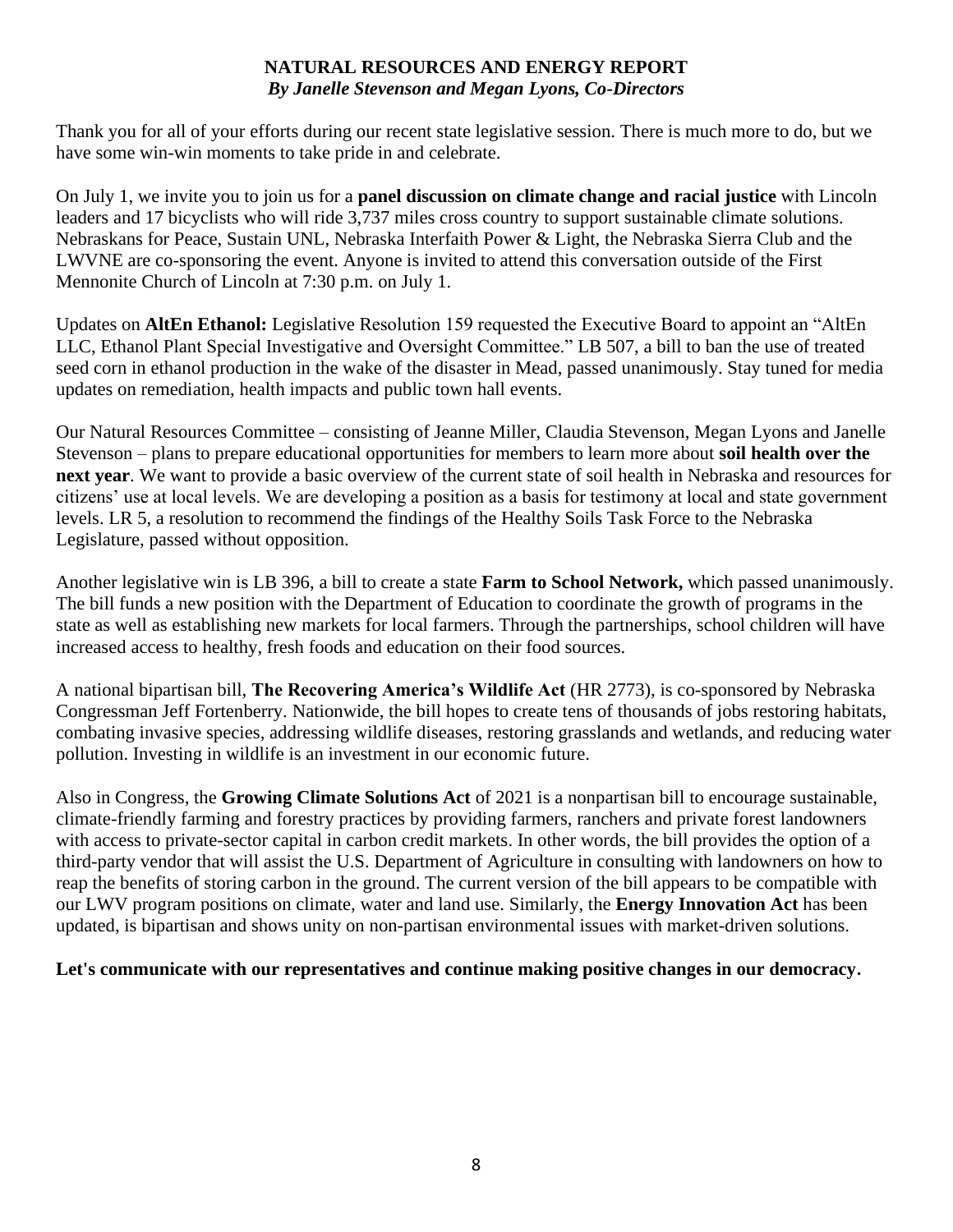#### **VOTER SERVICES REPORT** *By Walta Sue Dodd and Claudia Stevenson, Co-Directors*

The new co-directors of the Voter Services have met and established goals for the 2021-2023 program. The codirectors are Walta Sue Dodd and Claudia Stevenson.

Dodd has been a member of LWVGO since August 1993. She is from Omaha. Dodd is a retired high school guidance director in Omaha and currently serves as Omaha Education Association retired president, OEA Foundation vice president, Nebraska State Education Association retired board member representing the metro district, NSEA metro district liaison, internal audit chair for a public service organization, and LWV activist.

Stevenson is a new member of the LWV. She lives in Ogallala. Her daughter, Janelle Stevenson, asked her to join and since she retired at the end of January, it was perfect timing. In addition to serving as the co-director of Voter Services, Stevenson is a member of the LWVNE Natural Resources Committee. She recently retired from the U.S. Department of Agriculture's Natural Resources Conservation Service. Stevenson worked with farmers and ranchers on their private land. Her emphasis was working with farmers on soil health projects and wetland conservation projects.

Our goals for 2021-2023 are to:

- Update the Know Your Voting Rights brochure and make it available to organizations upon request and digitally;
- Update VOTE 411.org and make it available to all 93 counties in Nebraska for federal, state and local races in 2022;
- Inform and coordinate LWVUS and LWVNE positions in their programs to members and the community on voting issues;
- Survey LWVNE Members at Large using SurveyMonkey to select topics for Lunch and Learn events;
- Establish a committee to study voting related issues addressed in League programs; and
- Assist in Candidate and Issues Forums.

Please contact [claudia@lwvnebraska.org](mailto:claudia@lwvnebraska.org) (Ogallala) or [walta@lwvnebraska.org](mailto:walta@lwvnebraska.org) (Omaha) if you are interested in serving on our committee.

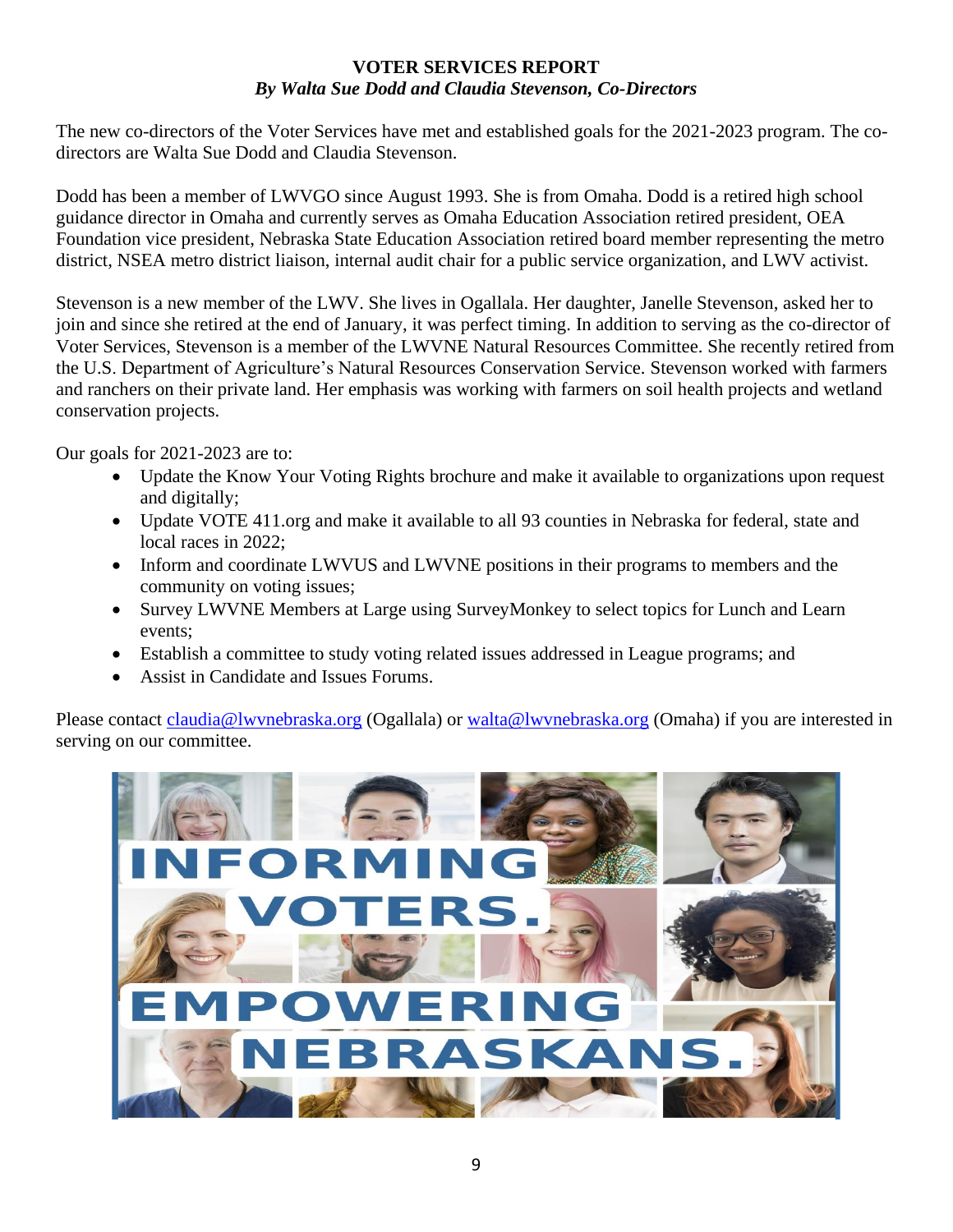

### **LEAGUE OF WOMEN VOTERS OF NEBRASKA 2021–2023 (preliminary)**

**4600 Valley Road, Suite 306, Lincoln, NE 68510, 402-475-1411**

[office@lwvnebraska.org;](mailto:office@lwv-ne.org) [https://www.lwvnebraska.org](https://www.lwv-ne.org/)

Sharon R. Nemeth, Office Administrator

#### **EXECUTIVE COMMITTEE:**

| <b>Co-Presidents:</b><br>president@ | Toni Monette, 3018 South 126th Plaza, Apt. 79, Omaha, NE 68144,<br>tmonette@lwvnebraska.org |
|-------------------------------------|---------------------------------------------------------------------------------------------|
| lwvnebraska.org                     | MaryLee Moulton, 2035 S. 181st Circle, Omaha, NE 68130, 520-990-5944 (c)                    |
|                                     | marylee@lwynebraska.org                                                                     |
| <b>Vice Presidents:</b>             |                                                                                             |
| [Action]                            | Sherry Miller, 341 South 52nd Street, Lincoln, NE 68510, 402-488-2568                       |
|                                     | .kitty66hawk@aol.com                                                                        |
| [Membership]                        | Linda Duckworth, 16318 Valley Street, Omaha, NE 68130-2078, 402-850-9804                    |
|                                     |                                                                                             |
| Secretary:                          | Katie Wadas Thalken, 1318 North 53rd Street, Omaha, NE 68132,                               |
|                                     |                                                                                             |
| Treasurer:                          | Terri Rittenburg, 2442 North 87th Street, Lincoln, NE 68507, 307-343-2540                   |
| treasurer@                          | . tritt@uwyo.edu                                                                            |
| lwvnebraska.org                     |                                                                                             |

#### **DIRECTORS (on Board):**

| Dianne Bystrom, 919 Elk Court, Plattsmouth, NE 68048, 515-451-5084            |
|-------------------------------------------------------------------------------|
|                                                                               |
| Rachel Gibson, 2155 South 108th Street, Omaha, NE 68144, 785-979-5947         |
|                                                                               |
| Amy Forss, 1703 Walnut Creek Drive, Papillion, NE 68046-8203, 402-871-5373    |
|                                                                               |
| Phyllis Salyards, 1003 West 11th Street, Hastings, NE 68901-3830,             |
| . hpsalyar@inebraska.com                                                      |
| Aimée Folker, 724 North 75th Street, Omaha, NE 68114, 402-320-1991            |
| Palistene Gray-Moore, 4516 North 63rd Street, Omaha, NE 68104,                |
|                                                                               |
| Megan York Lyons, 7190 South 91st Street, Lincoln, NE 68523                   |
|                                                                               |
| Janelle Stevenson, 545 C Street, Lincoln, NE 68502, 308-289-4928              |
|                                                                               |
| Carol Dennison, 13210 North 47th Street, Omaha, NE 68152, 402-451-0304 (h);   |
|                                                                               |
| Jill McDermott, 1822 North 95th Plaza, Omaha, NE 402-398-1381jjillers@msn.com |
| Sharon Murphy Johnson, 7309 North 82nd Avenue, Omaha, NE 68122,               |
|                                                                               |
| Walta Sue Dodd, 3233 Madison Street, Omaha, NE 68107-4043,                    |
|                                                                               |
| Claudia Stevenson, 190 Pauline Drive, Ogallala, NE 69153, 308-289-0434        |
|                                                                               |
|                                                                               |